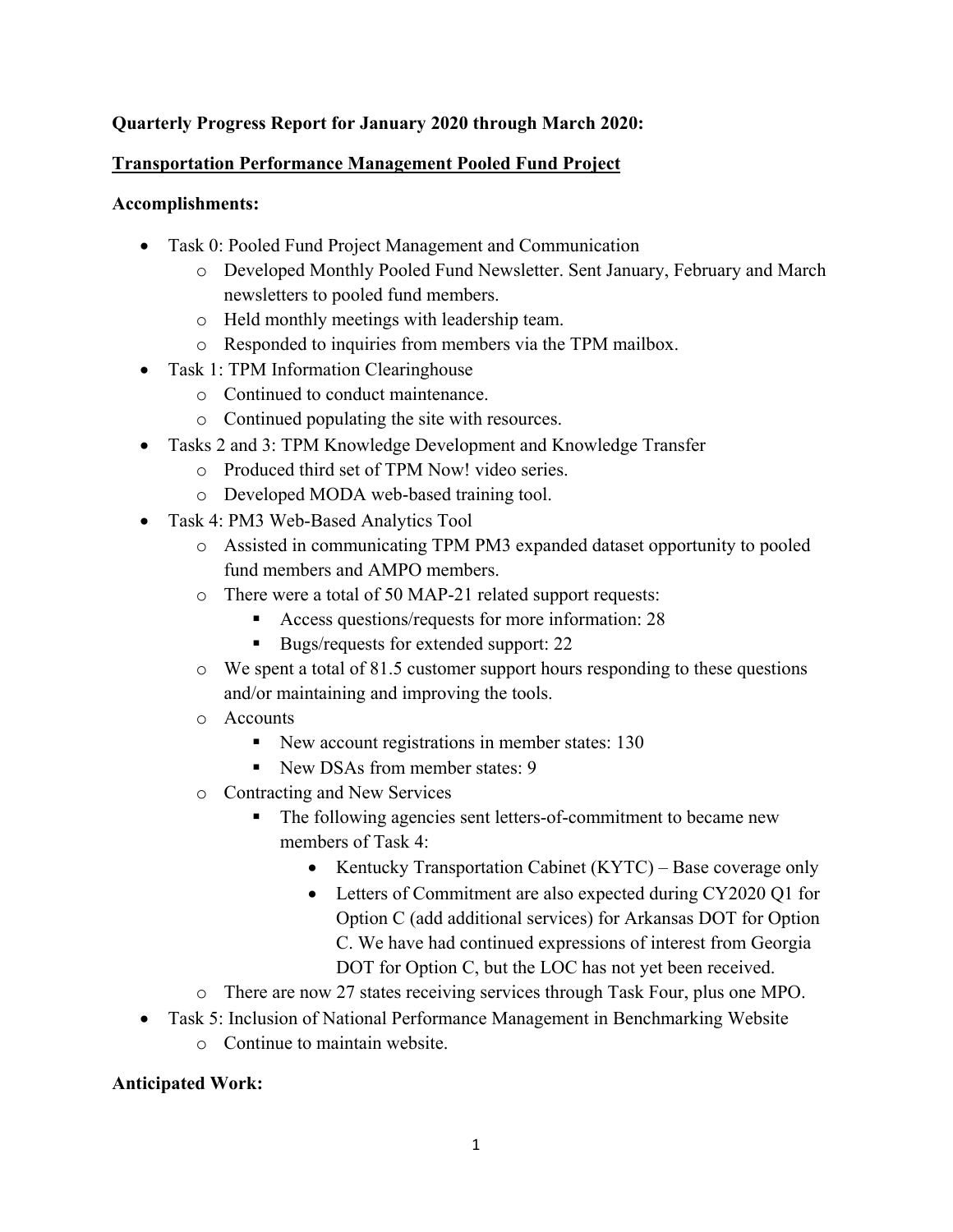- Continue to provide communication and administration assistance to support pooled fund leadership group and technical advisory committee.
	- o Host 2020 Q1 TPM Pooled Fund Member webinar.
	- o Host monthly leadership calls.
	- o Continue to communicate information through the TPM Pooled Fund Monthly Newsletter.
	- o Continue to monitor TPM Pooled Fund mailbox and respond to inquiries.
- Continue to work on TPM Web Portal.
- Continue to provide Knowledge Management and Knowledge Transfer support
	- o Develop proposed outline and approach for pilot online training sessions using TC3 platform. Provide to leadership team for input.
	- o Assist with production of remaining TPM Now! Videos.
	- o Conduct Kickoff Meeting for November Peer Exchange Planning Team.
	- o Continue planning November Peer Exchange.
- Continue to support PM3 work.
- Work with contractors and FHWA to get national performance management data included in the benchmarking website.

#### **Problems and Issues:**

• None.

#### **Attachments**

• Spy Pond Partners 2020 Q1 Progress Report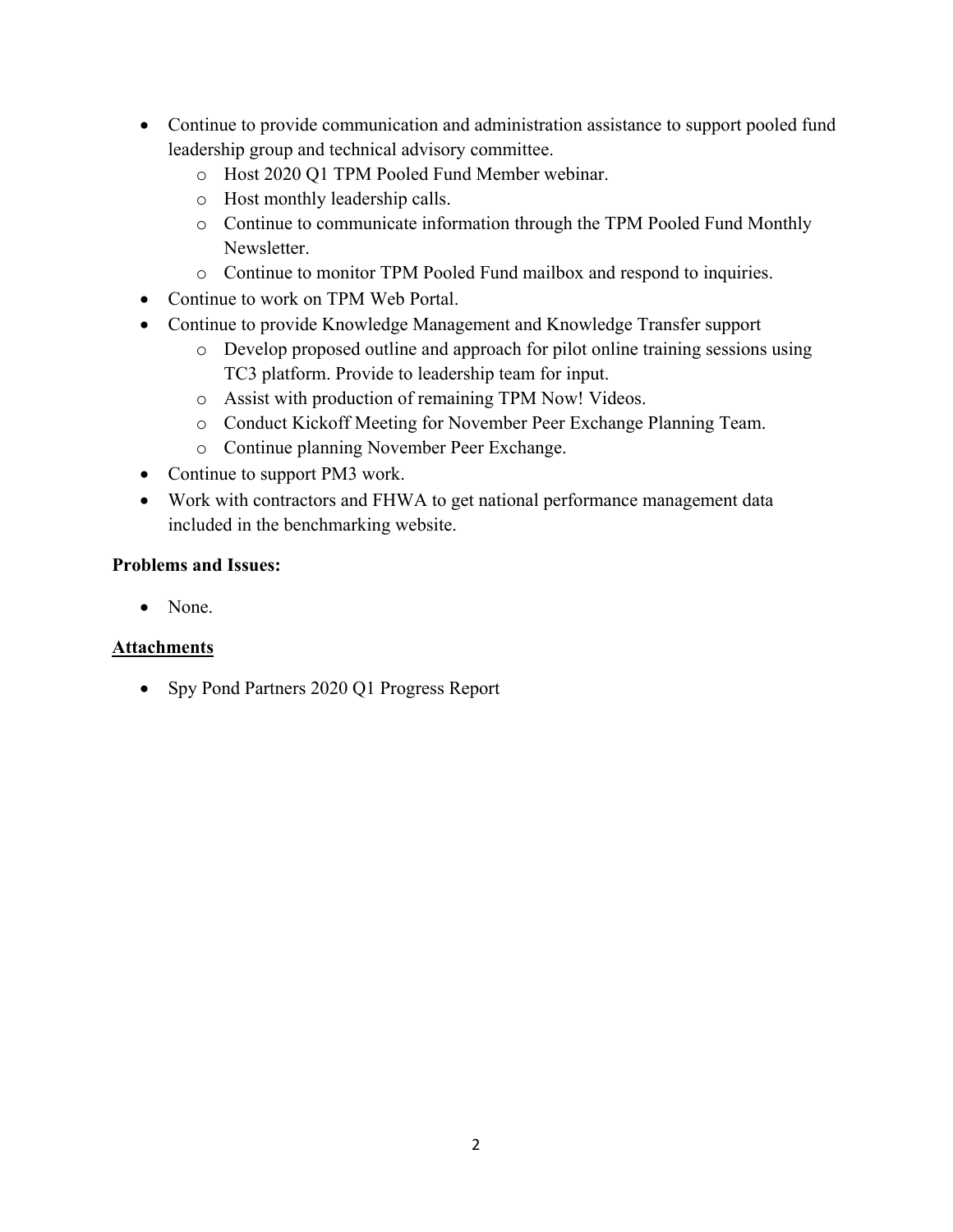

# Memorandum

To: Matt Hardy, AASHTO From: Lori Richter, Spy Pond Partners, LLC (SPP) Date: March 16, 2020 Re: Status of SPP Progress on the TPM Pooled Fund

This memorandum summarizes the status of SPP's work on ASS17-0041 TPM Clearinghouse. The following sections summarize the progress from October 1, 2019 through February 29, 2020.

# Progress During the Reporting Period

The first major task completed over the reporting period was planning, delivery and support of the TPM Pooled Fund Peer Exchange, which took place November 14-15, 2019 in St. Paul Minnesota, and the subsequent publication of the Peer Exchange Summary Report.

There were five TPM management meetings over the period and one quarterly web call in January 2020, highlighting the November Peer Exchange. Members received five email updates over the period.

A number of significant updates and enhancements were incorporated into the TPM Portal over the period:

- Incorporating feedback from the fall 2019 FHWA-sponsored MODA Workshops into the MODAT multi-objective decision support web application through the TPM Portal,
- Publication of five *TPM Now!* videos,
- Incorporating enhancements, tagging and additional resources to the TPM calendar and events calendar, and
- Updating featured resources throughout the period.

The following tasks related to the portal have been completed and no additional work will be done on these items:

- Task 1. Document TPM Portal Functional Requirements
- Task 2. Document TPM Portal Organization
- Task 3. Document TPM Portal Structure and Layout
- Task 4. Develop Templates
- Task 6. Presentation
- Task 9. Admin and User Guides

Following is a summary of accomplishments by task. Note that this is the final reporting period for Tasks 1-11.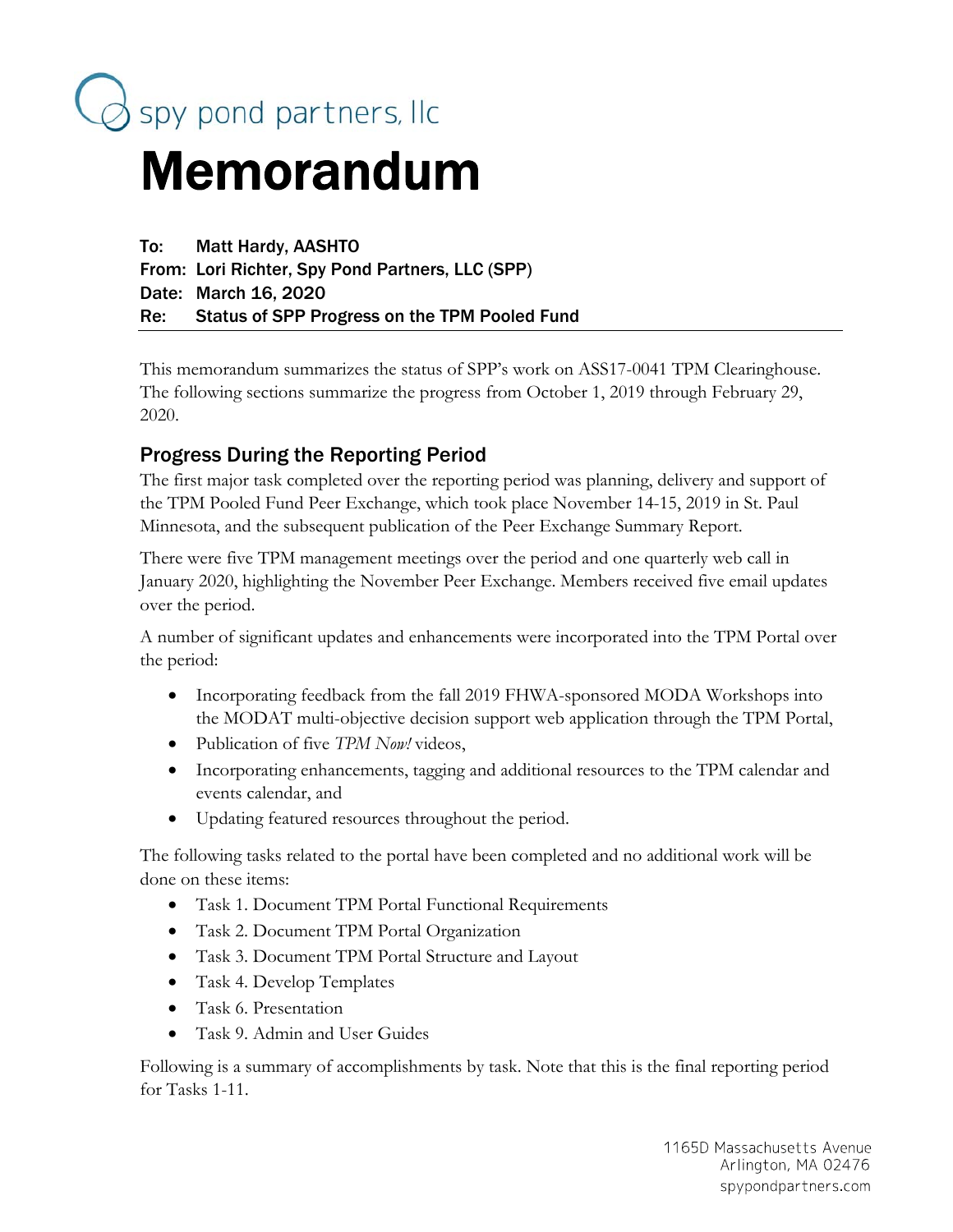## Task 5. Tag Resources

As part of this task the project team added resources (events, publications, TPM Pooled Fund documents, and state DOT examples).

#### Task 7. Portal Development

As part of this task the project team completed additional MODAT web development, including incorporating workshop feedback into the MODAT tool.

## Task 8. Portal Support

As part of this task the project team posted resources including additional TPM Now! videos and the TPM Peer Exchange Summary Report to the portal.

## Task 10. Pooled Fund Management Support

As part of this task the project team performed the following activities:

- Hosted monthly TPM Pooled Fund Management meetings
- Distributed monthly TPM Pooled Fund newsletters
- Completed Pooled Fund Peer Exchange planning and delivery
- Completed the Peer Exchange Summary Report

## Task 11. TPM Portal Benchmarking Enhancements

No work was performed on this task.

# Unanticipated Problems and Proposed Resolution

None.

# Anticipated Progress in the Next Report Period

Going forward, progress will be only reported on the new Tasks 12-16. Also, because of the increase in pooled fund activities, progress will be reported monthly. The following work is anticipated for March 2020:

## Task 12. TPM Pooled Fund Management and Communication

- One quarterly web call (agenda, meeting materials, notes)
- One monthly management team meeting (agenda and notes)
- One status update
- One monthly newsletter/email update
- Develop TPM Pooled Fund dashboard
- Planning meeting in Boston on March 12, 2020

#### Task 13. TPM Information Clearinghouse

- Keep portal updated with new information
- Planning for AASHTO Transportation Management, site integration
- Development of TPM Training Hub